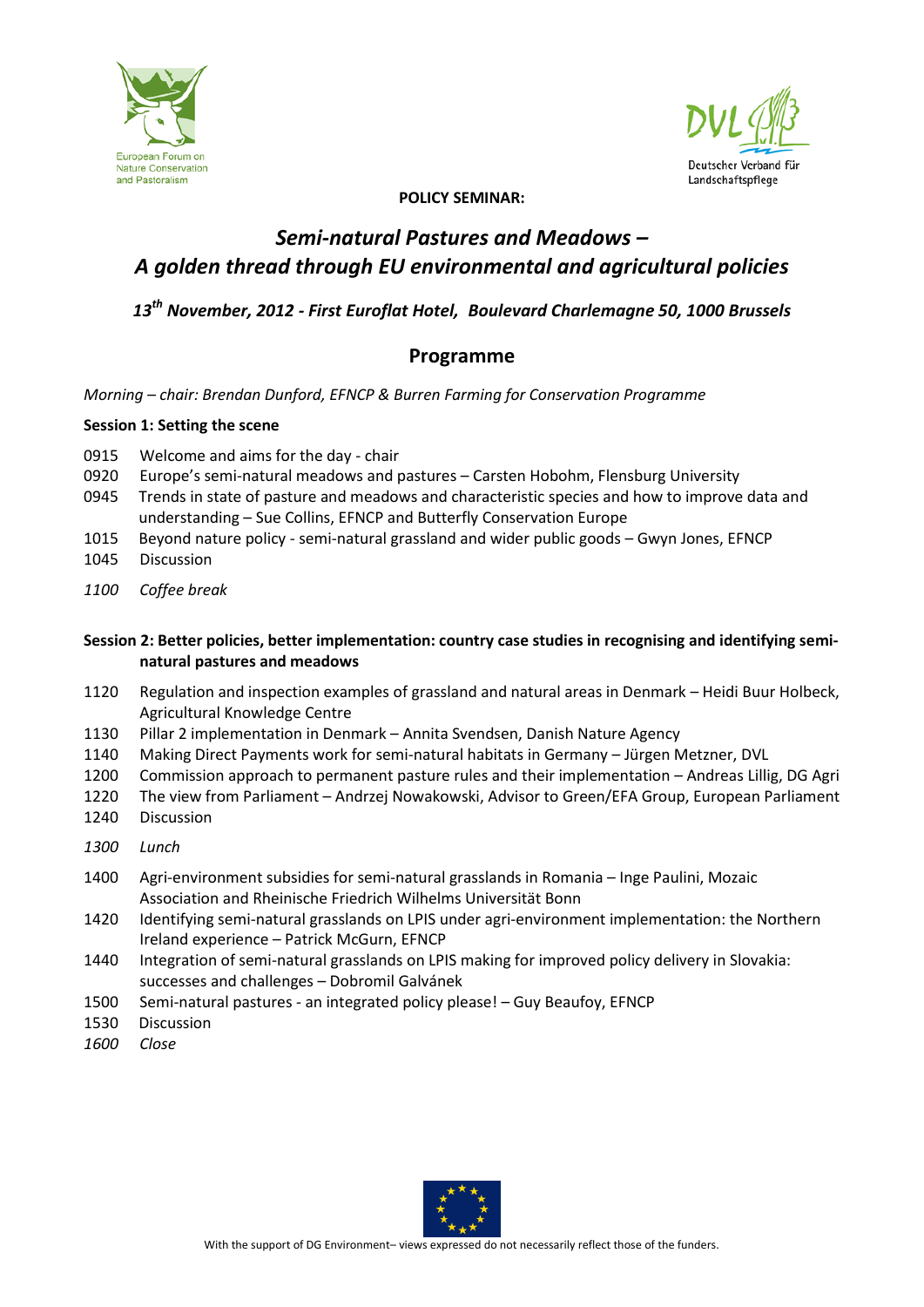



## **Background information**

#### **Introduction**

This seminar is concerned with a type of farmland whose importance is increasingly recognised: uncultivated grasslands. This broadly-defined category of land covers self-seeded herbaceous and scrub vegetation that is used for livestock grazing and/or mowing (i.e. pastures and meadows), and is also known as semi-natural grassland. These grasslands cover approximately a quarter of all EU farmland.

Semi-natural grasslands are the most important farmland for a range of EU policies, including biodiversity, climate change, soil, ecosystem services and green infrastructure. A greener CAP that is focused on public goods should recognise the importance of semi-natural grasslands, and give them special attention.

However, at present the CAP does not recognise the *existence* of semi-natural grasslands, lumping them alongside cultivated grasslands (ploughed and sown) in the single category of "permanent pastures". Despite their special characteristics and environmental importance, there is no specific category for semi-natural grasslands, no specific cross-compliance requirements, and no mention of them in the proposed greening mechanisms.

In fact, with the move to hectare payments and the introduction of new payment eligibility rules linked to vegetation types, the CAP has become increasingly biased *against* semi-natural grasslands by penalising characteristics that are typical of them, such as a high proportion of shrubs, trees and other landscape features. Thus for semi-natural grasslands, there is a clear absence of joined-up EU policy, with the CAP apparently being in conflict with a range of environmental goals, rather than supporting them. Though the CAP aims to support 'multi-functional' agriculture, integration with other policy goals is notably absent for the farmland type which best encapsulates this multifunctionality.

This seminar will consider how to correct these deficiencies in the CAP, in relation to:

- Definitions of permanent pasture, including the question of non-herbaceous pastures and the possibility of creating a sub-category for semi-natural permanent pastures.
- Eligibility rules for CAP direct payments in relation to semi-natural grasslands, including characteristic features of pastoral farmland, such as shrubs, trees, rocks and hedges and seasonal pastures.
- Defining "minimum activity" in relation to semi-natural grasslands, as a better approach to determining eligibility than vegetation types.
- The pros and cons of identifying and registering semi-natural grasslands on the Land Parcel Identification System (LPIS), and its potential usefulness for efficient implementation of the EIA Directive, Renewable Energy Directive and Biodiversity Strategy targets relating to habitats, ecosystem services and green infrastructure.
- The possibility of specific cross-compliance and greening rules for semi-natural grasslands, as an integrated policy approach (i.e. CAP rules that support environmental Directives).

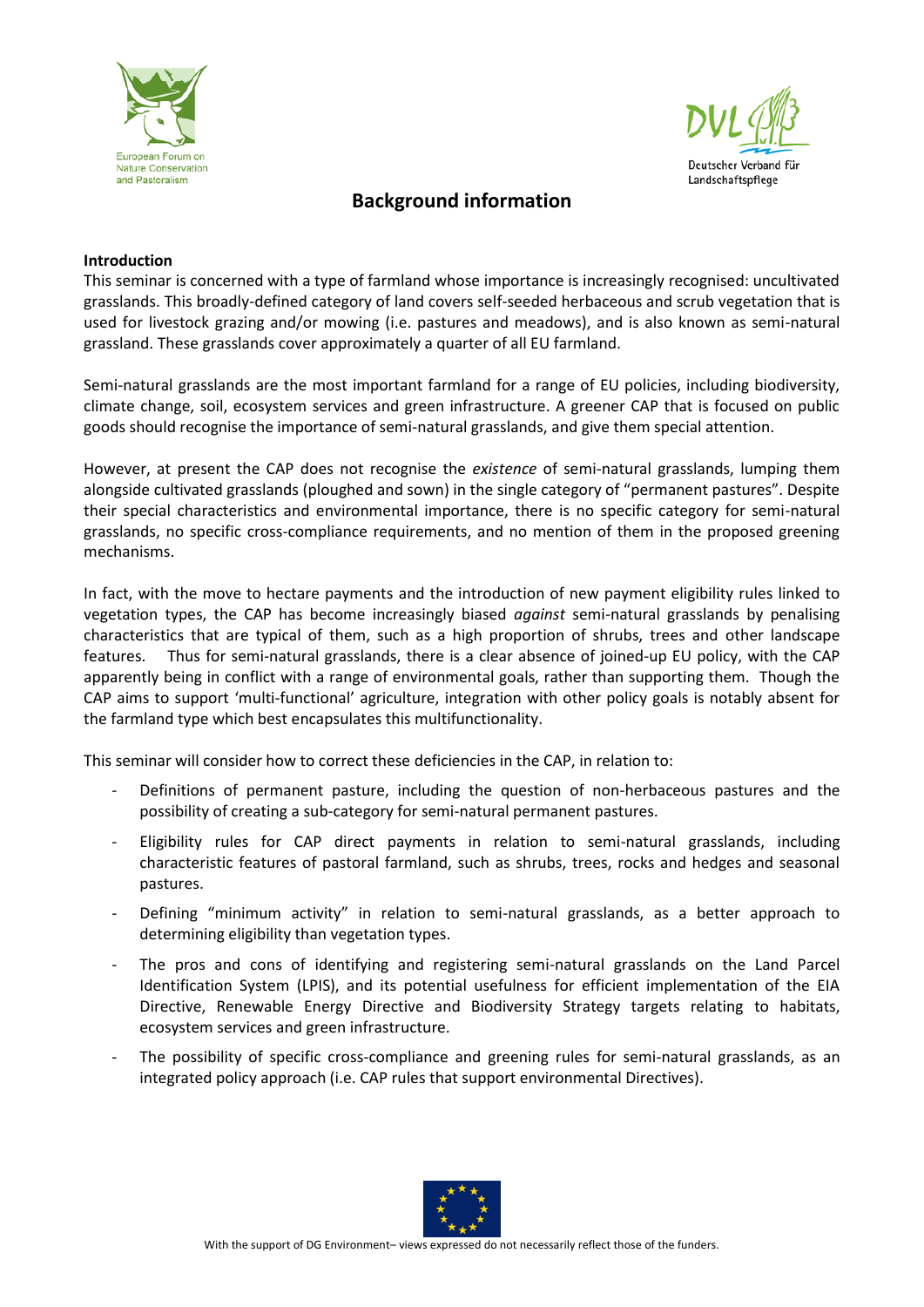



#### **More on semi-natural grasslands**

Agronomists and ecologists recognise fundamental differences between farmland that is cultivated (crops and grassland that are ploughed and sown) and farmland that is not cultivated (grasslands that are not ploughed and sown).

Uncultivated grasslands are farmed by grazing with livestock and/or mowing, resulting in vegetation communities very similar to natural grasslands. Because they depend on human intervention for their maintenance, these are known to ecologists as *semi-natural* grasslands*.* They mimic the natural grasslands that would have existed historically (maintained by wild herbivores, fire and extreme climate conditions) but are now very rare in the EU, being limited to specific situations (e.g. tops of mountains). Semi-natural grasslands may be predominantly herbaceous or may have a large proportion of shrubs (e.g. heather), and may have significant tree cover (e.g. wood pastures).

Semi-natural grasslands are generally of quite low agricultural productivity, but they are of exceptional environmental value compared with cultivated farmland. For example, they harbour the majority of EU farmland biodiversity, the majority of EU farmland carbon, and provide the majority of water catchment services on farmland. For EU policies concerned with biodiversity and ecosystem services, it is essential to recognise this particular type of farmland, and to ensure that it is appropriately protected and targeted for support under the CAP.

A number of EU Directives attempt to maintain semi-natural grasslands, although at present not in a very coherent way. The EIA Directive has included protection of "semi-natural land" from conversion and agricultural intensification since 1985, although implementation has been very deficient in many Member States. The Renewable Energy Directive (RED) aims to prevent the conversion of "highly biodiverse grasslands" to cultivation for biofuels, but has given rise to difficulties with defining and identifying this newly introduced category of grasslands, although in practice it coincides broadly with semi-natural grasslands covered by the EIA Directive. All of the farmland habitats on Annex 1 of the Habitats Directive are semi-natural grasslands, and the aim of this Directive is to ensure they are maintained in a favourable conservation status. Target 2 of the Biodiversity Strategy is concerned with maintaining ecosystems and their services, especially in the form of "green infrastructure", a large proportion of which is provided by semi-natural grasslands.

Logically we would expect these different policies to be working together to protect and maintain seminatural grasslands, but at present the links are not made clear in policy or in the terminology used by the different Directives, or in the Biodiversity Strategy.

## **Semi-natural grasslands as a separate land use class**

Crucially, the CAP does not recognise the difference between cultivated and uncultivated grasslands. In fact, with the move to hectare payments and the introduction of land eligibility rules, the CAP has become increasingly unfavourable to semi-natural grasslands and in this regard seems to be going in the *opposite* direction from environmental policies. It neither offers them protection from intensification, nor does it provide consistent support against abandonment through direct payments.

This is a big problem. For Habitats Directive grasslands, abandonment is a major threat and providing consistent support from CAP direct payments is essential. For the EIA Directive and RED, a major hindrance to effective implementation is that semi-natural land and highly biodiverse grasslands (very largely overlapping) are not recorded on databases so their agricultural conversion or intensification is difficult to control. Although integration between these Directives and CAP cross-compliance would make for more

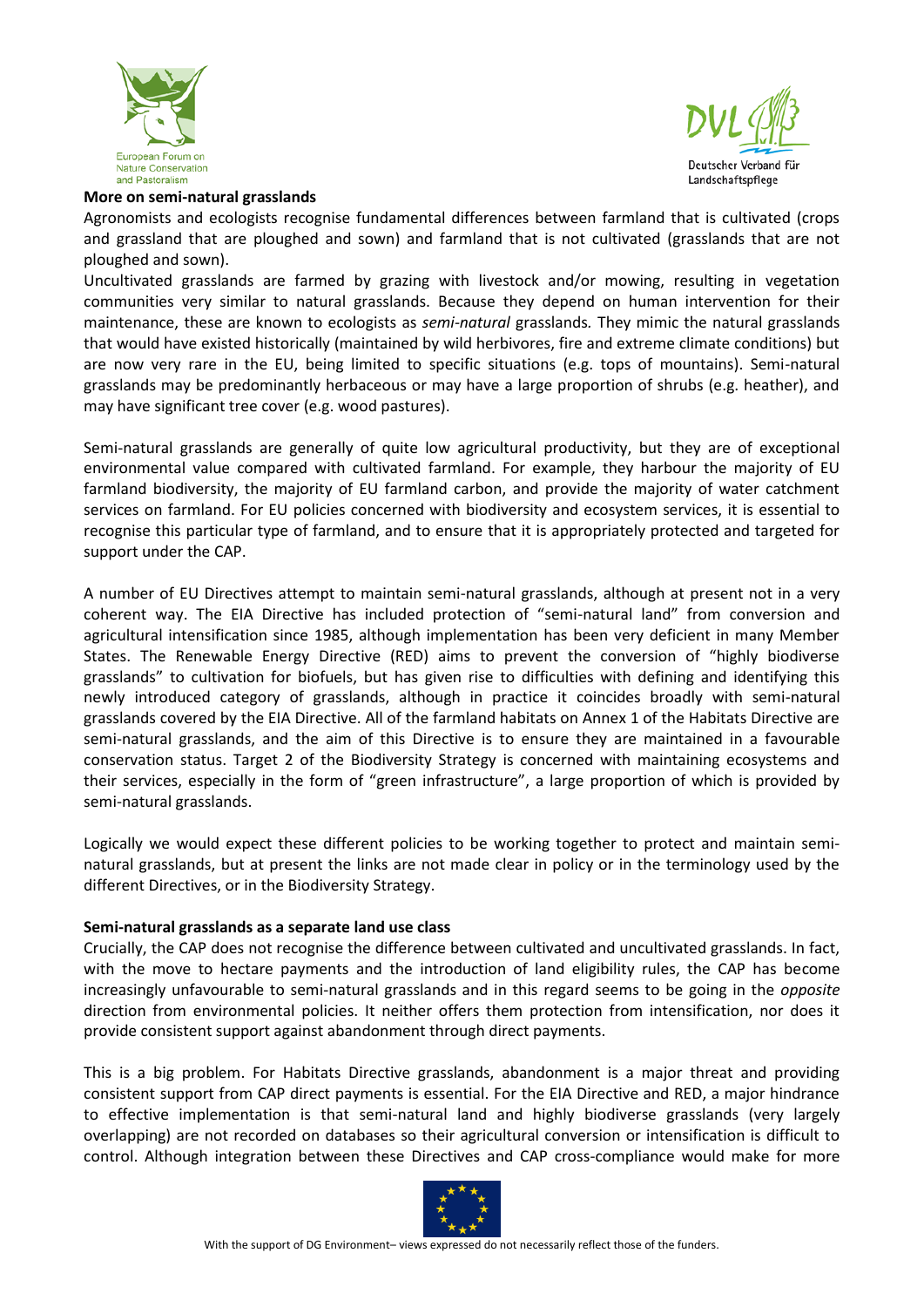



joined-up policy and more effective implementation, this link is not made at EU level, and in fact is discouraged by parts of the Commission services (although in the UK the EIA Directive requirements are incorporated in GAEC).

The way in which the CAP puts all permanent pastures together in one category is a peculiarity of this policy, which puts it at odds with most agronomic and statistical categorisations of grasslands. The basic difference between cultivated and uncultivated grasslands has always been recognised in data systems such as FAO and the EU Farm Structures Survey (FSS). For example, FSS has a sub-category of Permanent Grassland called Rough Grazings: *Low yielding permanent grassland, usually on low quality soil, for example on hilly land and at high altitudes, usually unimproved by fertiliser, cultivation, reseeding or drainage. These areas can normally be used only for extensive grazing and are not normally mown or are mown in an extensive manner; they cannot support a large density of animals.* Note that this does not encompass *all* semi-natural grasslands, and is not the exact equivalent of the EIA or RED terminology.

If the FSS has such a category, why doesn't the CAP? The way in which farmland and farming activity are defined and recorded on data and administration systems is increasingly critical for the effective implementation of many of EU policies. The systems that manage the CAP at farm and parcel level – the Land Parcel Information System (LPIS) and Integrated Administration Control System (IACS) – are especially important, and hold the key to the effective delivery of several environmental as well as agricultural policy objectives.

LPIS is the only farm and parcel level mapping system existing in all EU countries. It is the obvious data base on which to record the location of semi-natural grasslands. This would make it possible to implement effectively targeted policies, in an integrated manner.

The ideas we aim to discuss at the seminar are not radical or unrealistic, they are intended to make policy more effective and joined-up, and to make more efficient use of public resources. For example, it is clear to many farming and environmental organisations and public administrations that a supposedly "greener" CAP cannot continue to exclude actively farmed semi-natural grassland from direct payments, as currently occurs. Nor can it continue to penalise farmers for the presence of features that form part of functioning farming systems, such as shrubs, trees and hedges. The current mess, where some Member States (e.g. Germany, Denmark, Bulgaria) penalise semi-natural grasslands, while others (e.g. UK, France, Spain) do not, must be sorted out. Examples will be presented at the seminar.

Incorporating protection for semi-natural grasslands into the CAP is not a radical idea, it is an example of joined-up policy and it already happens in the UK, for example, through GAEC rules on preventing habitat deterioration. This option provided for under the current CAP, but not under the Commission's reform proposals for cross-compliance.

Identifying semi-natural grasslands on LPIS is a practical step that some Member States have taken already, for example Slovakia, making it possible to implement efficiently targeted support schemes. In Northern Ireland, semi-natural grasslands are identified by means of aerial photographs through a screening process for agri-environment payments. In Wales, EFNCP research has found that remote sensing technology can distinguish cultivated from semi-natural grasslands with a very high degree of accuracy.